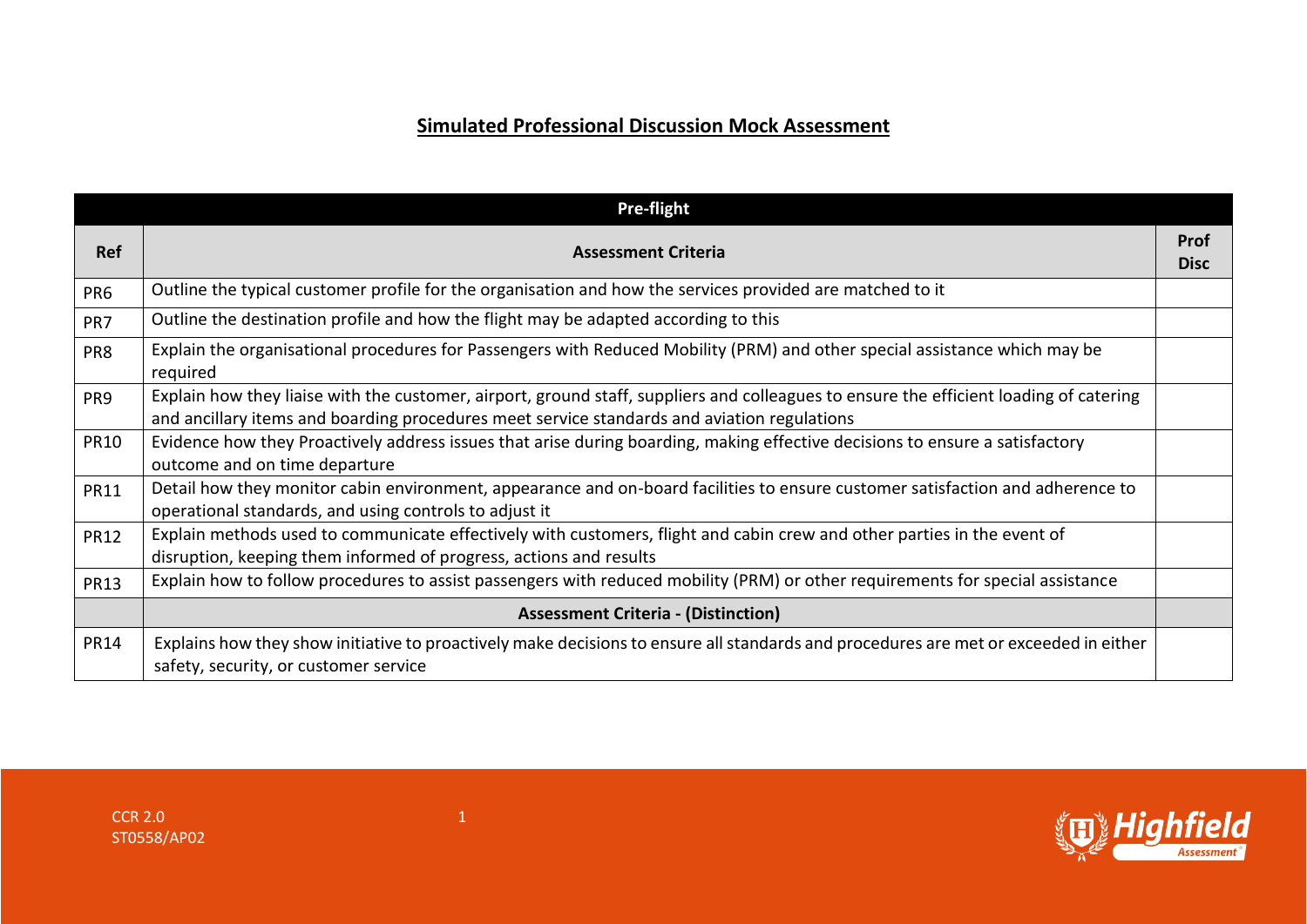|                 | In-flight                                                                                                                                                                                                                                           |                            |
|-----------------|-----------------------------------------------------------------------------------------------------------------------------------------------------------------------------------------------------------------------------------------------------|----------------------------|
| Ref             | <b>Assessment Criteria</b>                                                                                                                                                                                                                          | <b>Prof</b><br><b>Disc</b> |
| IF4             | Explain how to address complex customer needs to ensure service standards and individual requirements are maintained                                                                                                                                |                            |
| IF <sub>5</sub> | Outline the organisations service routines for specific flight/route/sector                                                                                                                                                                         |                            |
| IF <sub>6</sub> | Explain the procedures for service recovery and procedures for any possible issues that arise, including understanding of approved<br>maintenance records and report forms                                                                          |                            |
| IF7             | Describe how the onboard food, beverage and retail service is provided by the organisation in line with standards and quality<br>measures                                                                                                           |                            |
| IF8             | Give at least one example of how the required on board targets for service and sales is met, in line with organisation's procedures                                                                                                                 |                            |
| IF9             | Clarify how they communicate effectively with colleagues, flight crew, ground operational teams and customers at appropriate<br>times to ensure a service efficiency, safety and security and timely reporting of defective equipment is maintained |                            |
| <b>IF10</b>     | Outline the process to report defective equipment                                                                                                                                                                                                   |                            |
| IF11            | Explain how they conduct in flight checks and monitor customers and onboard facilities to ensure the required quality of service has<br>been delivered                                                                                              |                            |
| IF12            | Describe the process to ensure post service requirements are completed, including reconciliations of stock/money or cash<br>equivalents as required                                                                                                 |                            |
|                 | <b>Assessment Criteria - (Distinction)</b>                                                                                                                                                                                                          |                            |
| IF13            | Explains how they show initiative to proactively make decisions to ensure all standards and procedures are met or exceeded in either<br>safety, security, or customer service                                                                       |                            |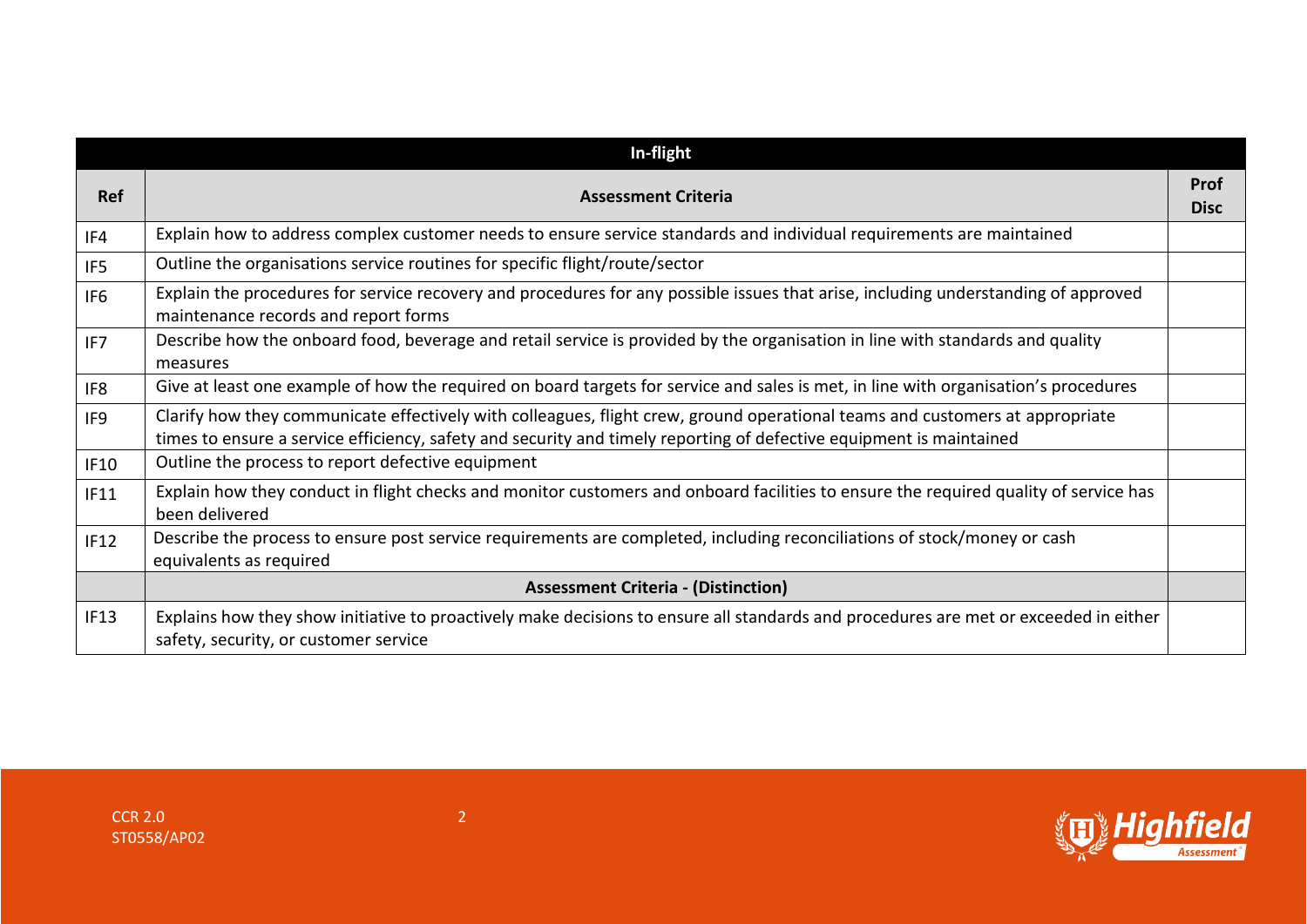| Post flight     |                                                                                                                                                                                     |                            |
|-----------------|-------------------------------------------------------------------------------------------------------------------------------------------------------------------------------------|----------------------------|
| <b>Ref</b>      | <b>Assessment Criteria</b>                                                                                                                                                          | <b>Prof</b><br><b>Disc</b> |
| PO <sub>4</sub> | Give an example of communicating and co-ordinating with Flight crew, colleagues, customer and ground staff to ensure<br>disembarkation procedures meet safety and service standards |                            |
| PO <sub>5</sub> | Explain how to address issues that arise during disembarkation making effective decisions to ensure a satisfactory outcome                                                          |                            |
| PO <sub>6</sub> | Explain how to ensure post flight requirements are completed including security of on-board resources and adherence to local<br>regulations and practices as required               |                            |
| PO <sub>7</sub> | Evidence participation in post-flight debrief and duties to ensure organisational procedures have been completed                                                                    |                            |
|                 | <b>Assessment Criteria - (Distinction)</b>                                                                                                                                          |                            |
| PO <sub>8</sub> | Explains how they show initiative to proactively make decisions to ensure all standards and procedures are met or exceeded in either<br>safety, security, or customer service       |                            |

| <b>Compliance and legislation</b> |                                                                                                                                                                                                                                 |                     |
|-----------------------------------|---------------------------------------------------------------------------------------------------------------------------------------------------------------------------------------------------------------------------------|---------------------|
| <b>Ref</b>                        | <b>Assessment Criteria</b>                                                                                                                                                                                                      | Prof<br><b>Disc</b> |
| CL5                               | Identify risks and non-compliance, ensuring corrective actions are taken or situations are escalated in accordance with<br>organisation's procedures                                                                            |                     |
|                                   | <b>Assessment Criteria - (Distinction)</b>                                                                                                                                                                                      |                     |
| CL <sub>6</sub>                   | Explain how to promote a culture of safety and security by acting as role model for the organisation. Gives an example of<br>noncompliance and how they have advised others in how to make their practice safer and more secure |                     |

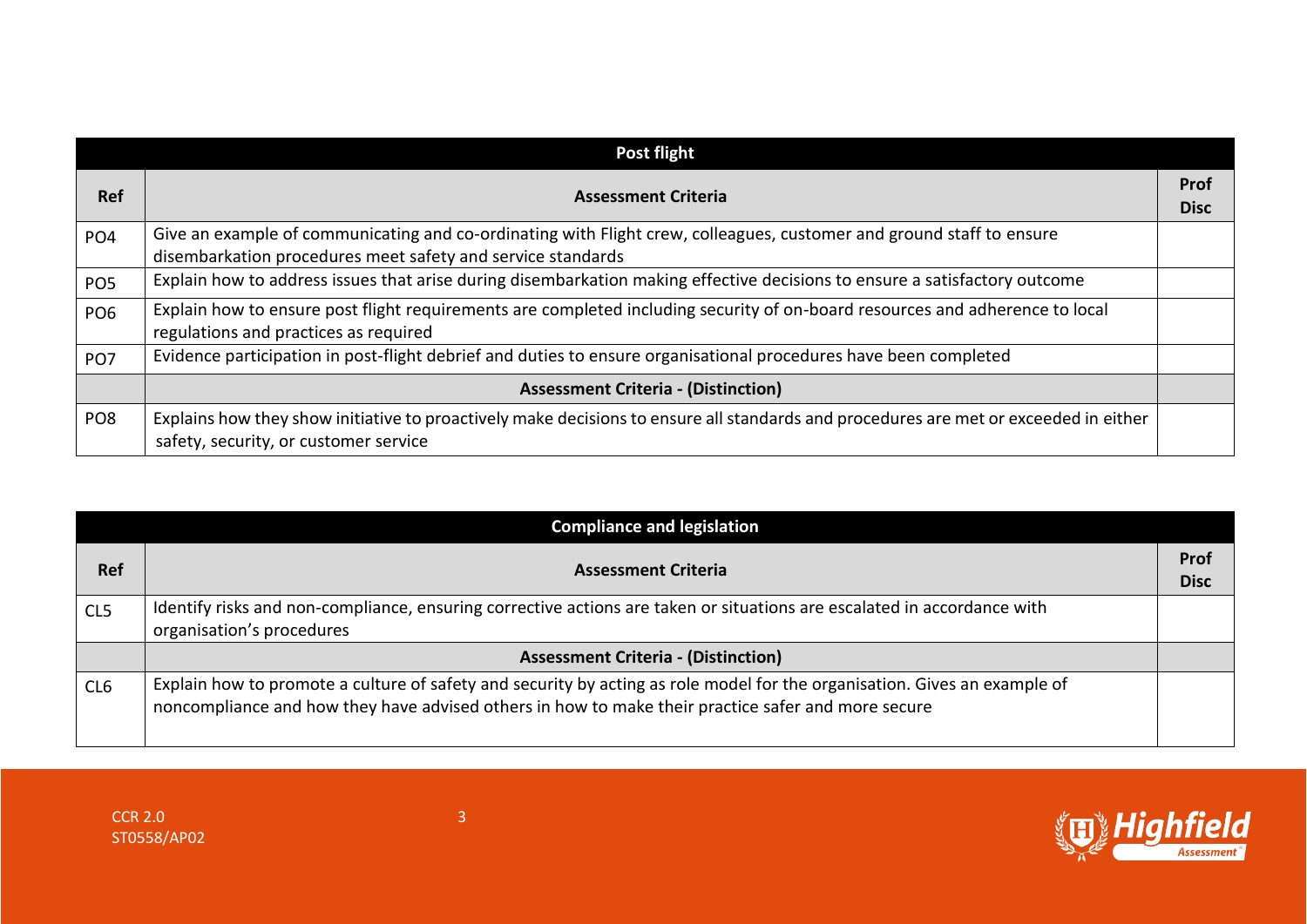| Health, safety and wellbeing |                                                                                                                                      |                            |
|------------------------------|--------------------------------------------------------------------------------------------------------------------------------------|----------------------------|
| <b>Ref</b>                   | <b>Assessment Criteria</b>                                                                                                           | <b>Prof</b><br><b>Disc</b> |
| HS5                          | Show records and reports of safety and security incidents including self-reporting as outlined in organisational polices/procedures. |                            |
| HS <sub>6</sub>              | Evidence the application of safety management systems and safety culture                                                             |                            |
|                              | <b>Assessment Criteria - (Distinction)</b>                                                                                           |                            |
| HS7                          | Explains how to promote a culture of safety and security by acting as role model for the organisation. Gives an example of           |                            |
|                              | noncompliance and how they have advised others in how to make their practice safer and more secure                                   |                            |

| Organisation    |                                                                                                                                                                                                               |                            |
|-----------------|---------------------------------------------------------------------------------------------------------------------------------------------------------------------------------------------------------------|----------------------------|
| <b>Ref</b>      | <b>Assessment Criteria</b>                                                                                                                                                                                    | <b>Prof</b><br><b>Disc</b> |
| OR1             | Give an example to demonstrate their work as part of a team to maintain brand/organisational standards at all times and identify<br>and address any potential risks according to organisational procedures    |                            |
| OR <sub>2</sub> | Explain the purpose of the organisation including its vision, values, objectives and brand/organisational standards, how they<br>compare to its competitors and how own role, and the team, help achieve this |                            |
|                 | <b>Assessment Criteria - (Distinction)</b>                                                                                                                                                                    |                            |
| OR <sub>3</sub> | Provide evidence of an improvement suggested and implemented to either a process or procedure to improve either the quality of<br>customer service or efficiency                                              |                            |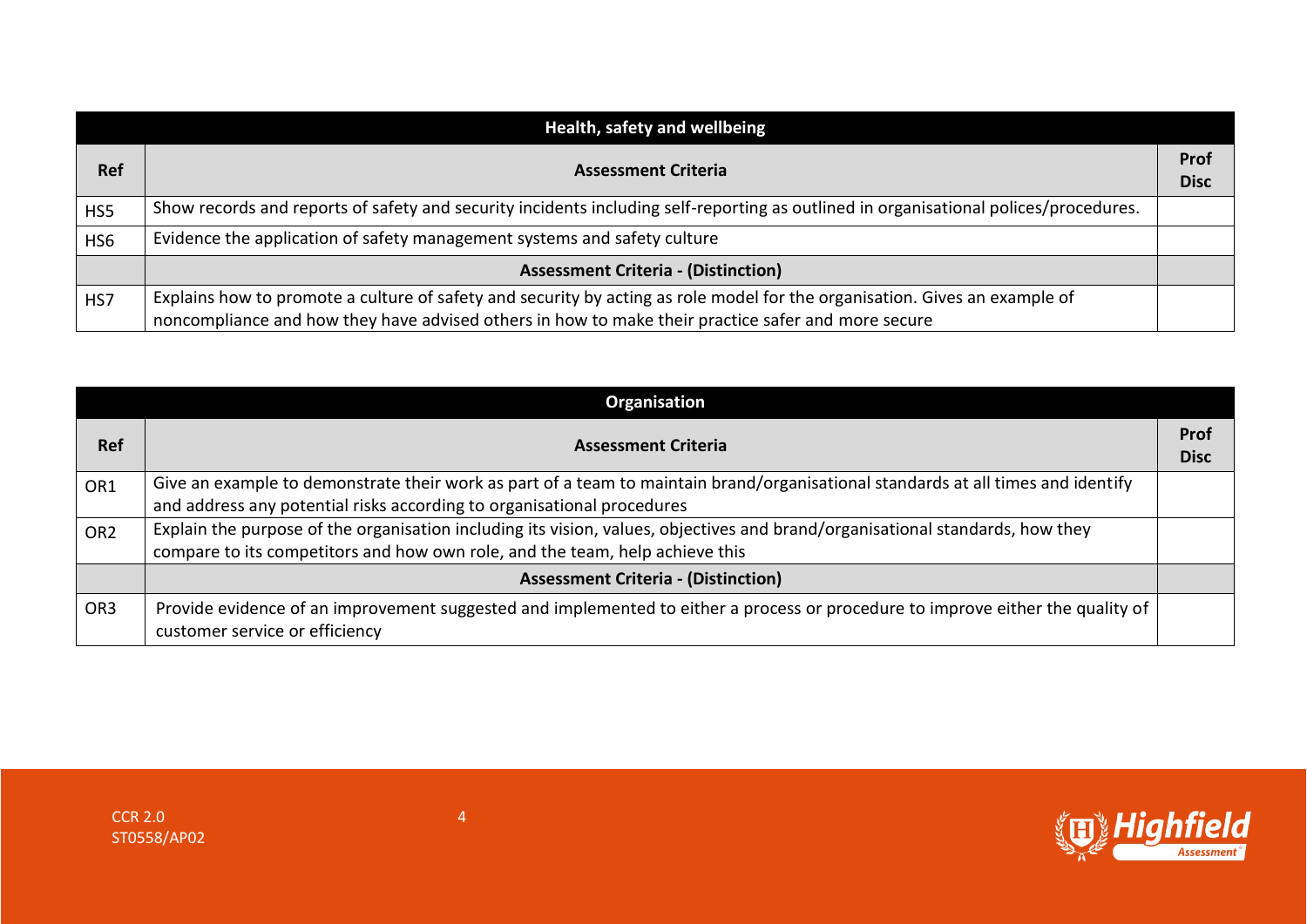| <b>Commerciality</b> |                                                                                                                                                                                       |                     |
|----------------------|---------------------------------------------------------------------------------------------------------------------------------------------------------------------------------------|---------------------|
| <b>Ref</b>           | <b>Assessment Criteria</b>                                                                                                                                                            | Prof<br><b>Disc</b> |
| CO <sub>1</sub>      | Evidence the making of decisions that satisfy the needs of the customer while delivering for the organisation                                                                         |                     |
| CO <sub>2</sub>      | Give an example where commercial targets are achieved or exceeded by applying techniques that are appropriate to all customer<br>profiles.                                            |                     |
| CO <sub>3</sub>      | Outline the organisation's vision, objectives and values                                                                                                                              |                     |
| CO <sub>4</sub>      | Explain how to operate commercially with the aim of achieving and exceeding targets and how these contribute to achieving the<br>overall organisational objectives, vision and values |                     |

|            | <b>CRM/Human factors</b>                                                                    |                     |
|------------|---------------------------------------------------------------------------------------------|---------------------|
| <b>Ref</b> | <b>Assessment Criteria</b>                                                                  | Prof<br><b>Disc</b> |
| HF4        | Explain how to apply principles of Cockpit/Crew Resource Management (CRM) and human factors |                     |